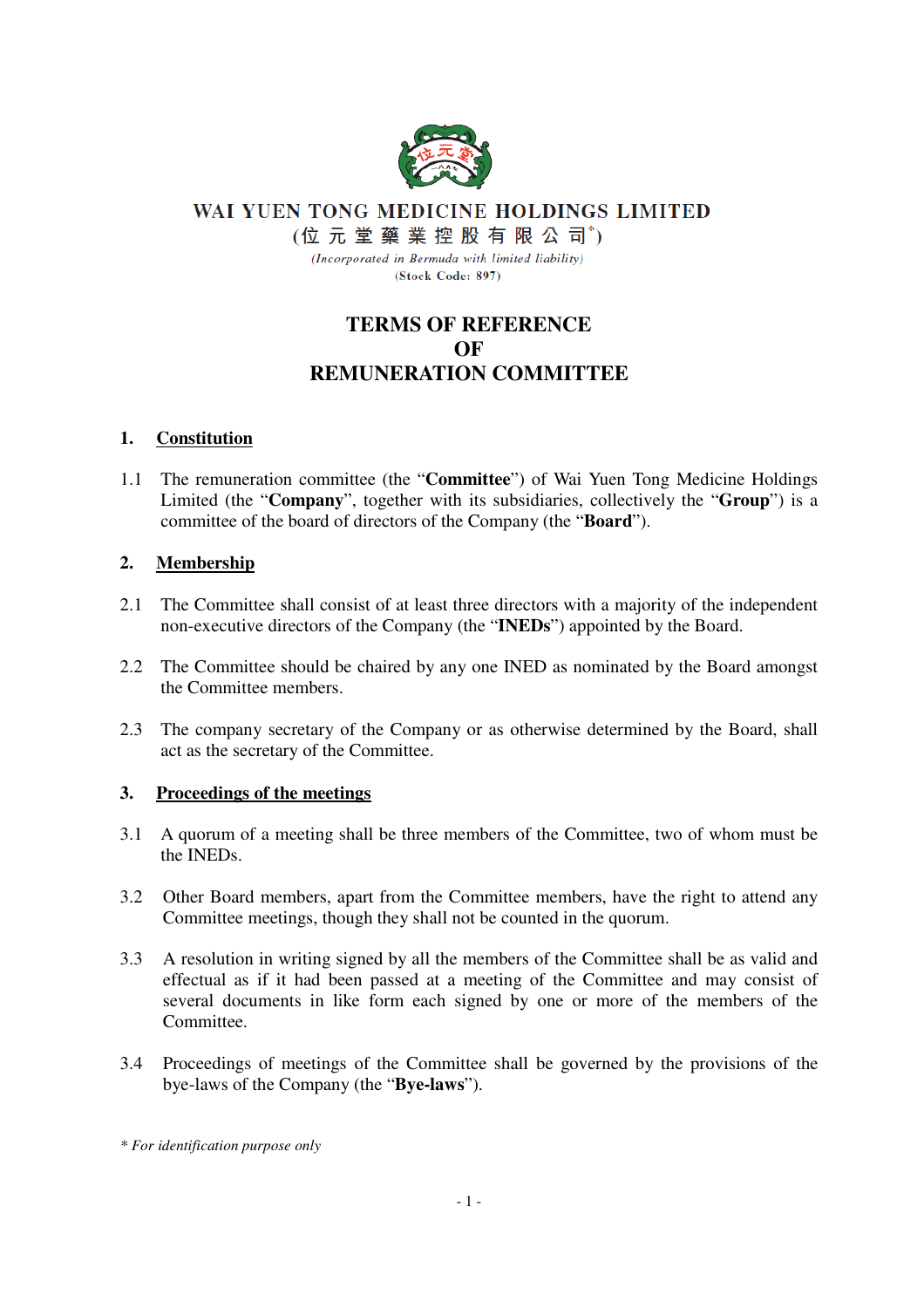## **4. Frequency of meetings**

4.1 The Committee shall meet at least once every year and the Committee members may call any meetings at any time when necessary.

## **5. Authority**

- 5.1 The Committee is authorised by the Board to seek any necessary information which is within the Committee's scope of duties from the employees.
- 5.2 The Committee shall be provided with sufficient resources to discharge its duties and is authorised by the Board to obtain outside independent professional advice, and to secure the attendance of outsiders with relevant experience and expertise if it considers necessary.
- 5.3 The Committee shall be provided with adequate information in a timely manner to enable it to make informed decisions.
- 5.4 The Committee is authorised to do any such things to enable the Committee to properly discharge its powers and functions.

#### **6. Duties, roles and functions**

The duties of the Committee are:

- (a) to make recommendations to the Board on the Company's policy and structure for all directors and senior management*(Note)* remuneration and on the establishment of a formal and transparent procedure for developing a remuneration policy;
- (b) to review and approve the management's remuneration proposals with reference to the Board's corporate goals and objectives;
- (c) to make recommendations to the Board on the remuneration packages of individual executive directors and senior management*(Note)*, including, but not limited to, benefits in kind, pension rights and compensation payments for loss or termination of their office or appointment;
- (d) to make recommendations to the Board on the remuneration of non-executive directors;
- (e) to consider salaries paid by comparable companies, time commitment and responsibilities and employment conditions elsewhere in the Group;
- (f) to review and approve compensation payable to executive directors and senior management<sup>(Note)</sup> for any loss or termination of office or appointment to ensure that it is consistent with contractual terms and is otherwise fair and not excessive;